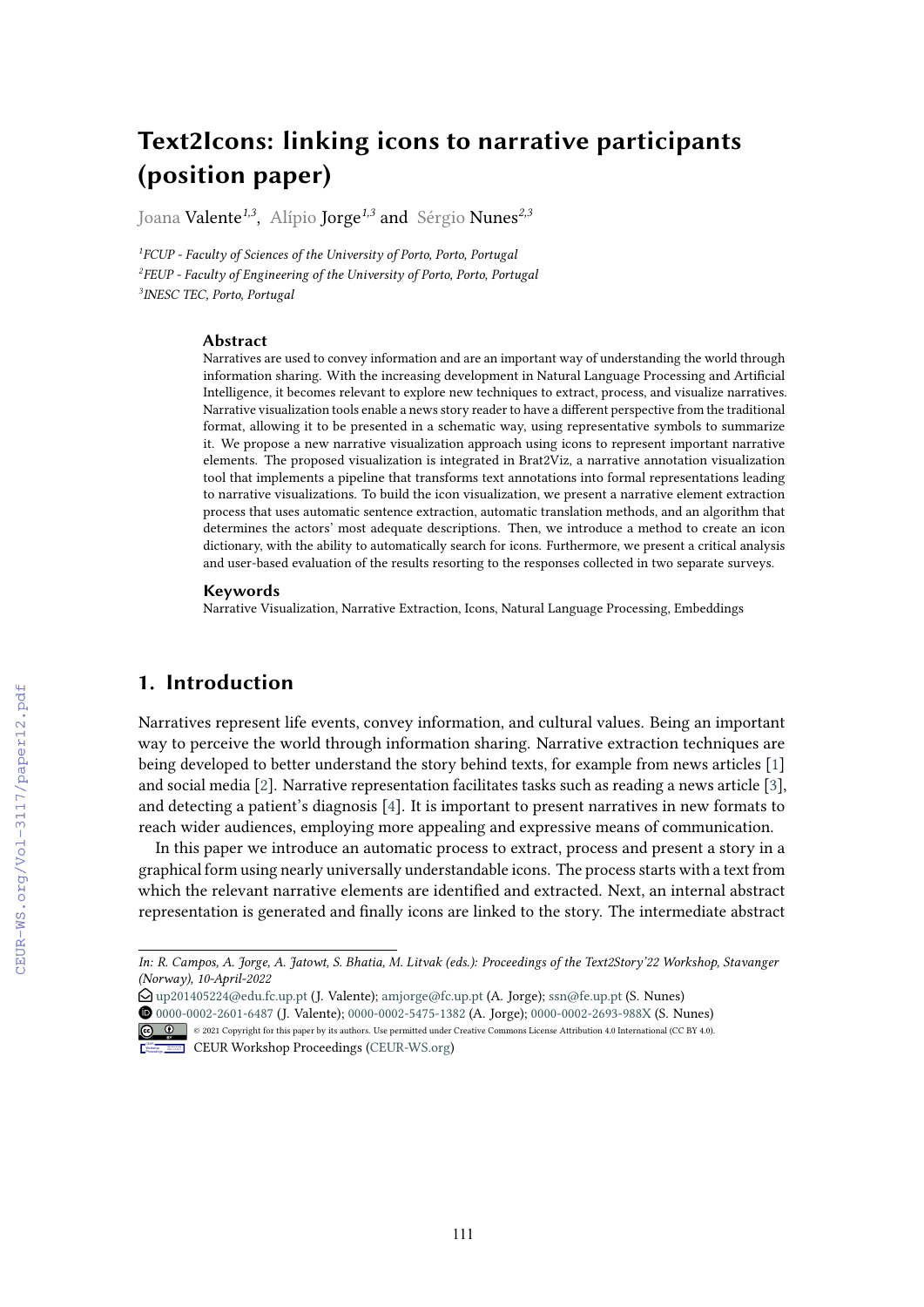representation we use to represent the extracted narrative elements is Discourse Representation Structure (DRS), a formal linguistics framework for exploring meaning [\[5\]](#page-4-0). To generate the fnal icon-based visualization we automatically link the narrative elements of news stories to representative icons. For that we use an icon dictionary which is also automatically built and easily expanded.

With this work, we produced a method to automatically transform a story into a graphical representation using icons with little to none human intervention. Our contributions include: a validated algorithm to resolve the most specifc description from a set of descriptions of the same actor/participant; a methodology to build dictionaries, not only for icons, but also for images; a method to automatically obtain icons; a new icon-based visualization method integrated in the pipeline, which can be seen in a vertical strip or in a slideshow.

### **2. Related Work**

Knowledge and information visualizations are widely used in areas like education, in order to help process, access, and handle complex knowledge and vast amounts of information [\[6\]](#page-4-1). The importance and potential of storytelling has been explored for information visualization as an efficient method of data representation, as shown by Figueiras  $[7]$  that addresses the benefits of incorporating narrative elements in visualizations. Recent research includes: Graphical Storytelling project<sup>[1](#page-1-0)</sup> with the generation of news comics from journalistic text; Campos et al. [\[8\]](#page-5-1) Time-Matters (system that scores the relevance of temporal expressions in a text); Pasquali et al. [\[9\]](#page-5-2) Conta-me Histórias (tool that automatically generates a temporal summarization of news collections); and Ramesh et al. [\[10\]](#page-5-3) text-to-image generation (DALL·E).

### **3. Narrative Extraction Pipeline**

Our pipeline aims to transform text into an icon based representation. Our contribution focuses on the visualization step. Brat2Viz is a narrative annotation visualization tool [\[11\]](#page-5-4) proposed to support the debugging of narrative annotation done with BRAT. It implements a pipeline from annotated text to visualization, by transforming the annotation into a formal representation, using DRS, and then, to visual representations. Brat[2](#page-1-1)Viz<sup>2</sup> has two modules: Brat2DRS creates a DRS representation for each news story by parsing a BRAT annotated news text; and DRS2Viz parses the DRS representation and deploys a web application with the generated visualization.

The main aim of the icon visualization is to obtain a graphic representation for each sentence in the news story. Thus, automatic sentence extraction from the input text was added to Brat2DRS. Given that existing icon databases are mostly in English, it was convenient to employ automatic translation to be able to work with non English texts. For that, two automatic translation tools were included in DRS2Viz: Hugging Face Transformers<sup>3</sup> and Googletrans<sup>4</sup>.

<span id="page-1-0"></span><sup>1</sup> <https://bbcnewslabs.co.uk/projects/graphical-storytelling/>

<span id="page-1-1"></span><sup>2</sup> <https://github.com/LIAAD/brat2viz>

<span id="page-1-2"></span><sup>3</sup> <https://github.com/huggingface/transformers>

<span id="page-1-3"></span><sup>4</sup> <https://pypi.org/project/googletrans/>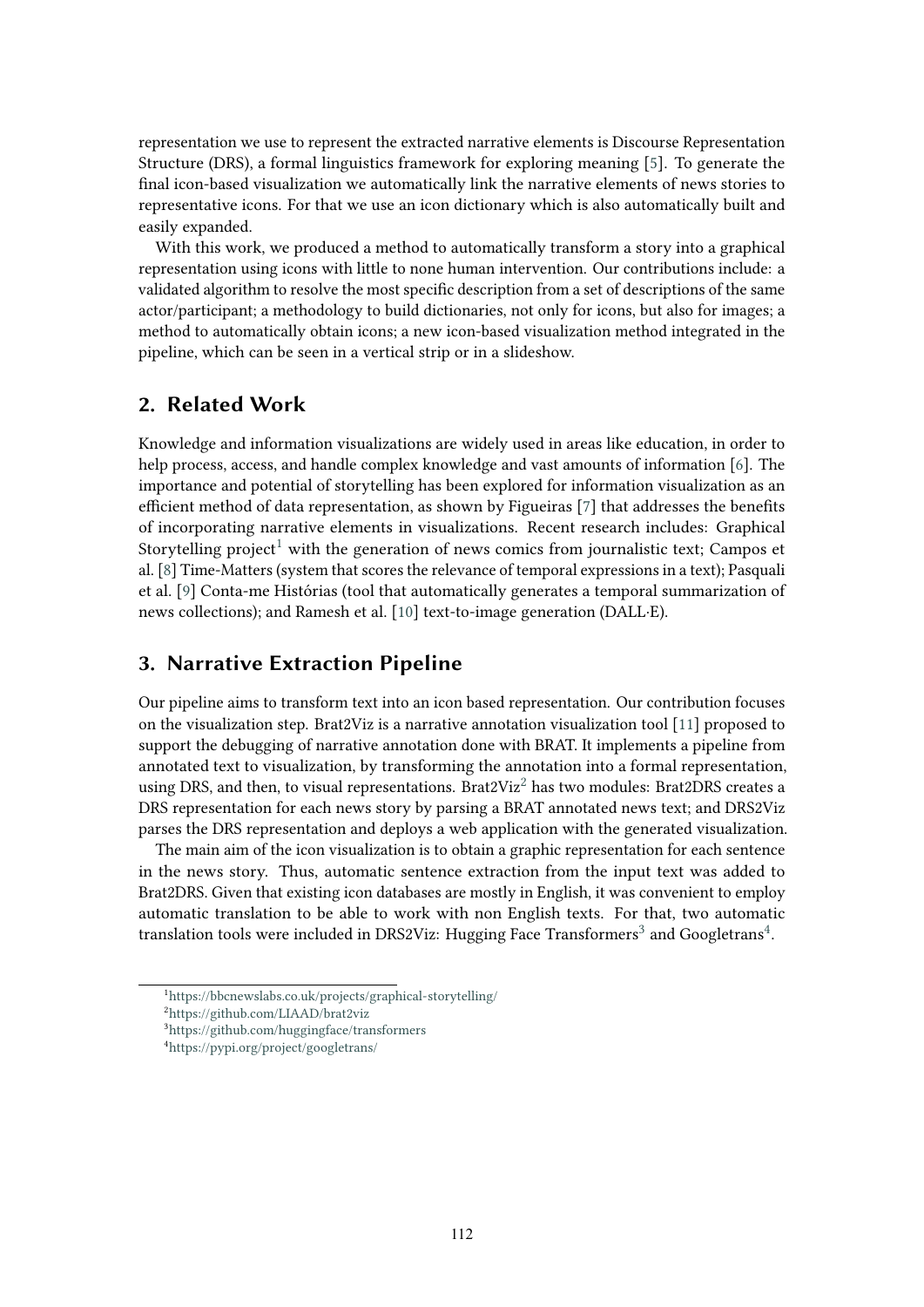The narrative elements to be represented are currently the actors mentioned in the text. Since the same actor can have diferent descriptions throughout the narrative (robber, assailant, man, suspect), we devised an algorithm to resolve the most specifc description of an actor. From a set of actor descriptions, our method finds the most specific using WordNet<sup>5</sup> similarity between words and the super-subordinate relation (hyperonymy and hyponymy). To evaluate both the efectiveness of the algorithm and which translation to use, 109 sets of actor descriptions were analyzed. The resulting data comes from a manual analysis of the results obtained from processing the actors' descriptions using the algorithm and comparing them with the expected descriptions. With 67.89% of well-defned actors, Googletrans was the chosen translation.

# **4. Linking Narrative Elements to Icons**

Now we present the icon dictionary that allows the actors' connection to the icons, describe the steps and implementation  $6$  taken to reach the icon visualization, and present the evaluation of the obtained results.

#### **4.1. Icon Dictionary**

The Icon Dictionary allows the search for icons to use in the visualization. The sources integrated are **emojidex**<sup>7</sup>, **IconFinder**<sup>8</sup>, **Icons8**<sup>9</sup>, and **Icons-50**[10.](#page-2-5) The quality and availability of the icons in the dictionary depends on its sources, being possible to add new ones. Icons are searched by terms, adding a new icon when that term does not yet have an icon that represents it in the dictionary. When adding a new icon, a search is made on the available sources, with one of the icons being saved. The search (implemented in DRS2Viz) can be performed: **semi-automatically** (the user chooses the icon from the list of results presented by the icon sources) or **automatically** (using fastText embeddings to calculate the cosine similarity between the searched term and each element of the lists returned from the icon sources, choosing the most similar icon to the searched one).

#### **4.2. Visualization Deployment**



<span id="page-2-0"></span><sup>5</sup> <https://wordnet.princeton.edu>

<span id="page-2-6"></span>

<span id="page-2-7"></span>Figure 1: Visualization options.

<span id="page-2-1"></span><sup>6</sup> Available at: <https://github.com/LIAAD/Text2Icons>

<span id="page-2-2"></span><sup>7</sup> <https://developer.emojidex.com/#api>

<span id="page-2-3"></span><sup>8</sup> <https://developer.iconfinder.com/reference/overview-1>

<span id="page-2-4"></span><sup>9</sup> <https://developers.icons8.com/docs/getting-started>

<span id="page-2-5"></span><sup>1</sup>[0https://www.kaggle.com/danhendrycks/icons50](https://www.kaggle.com/danhendrycks/icons50)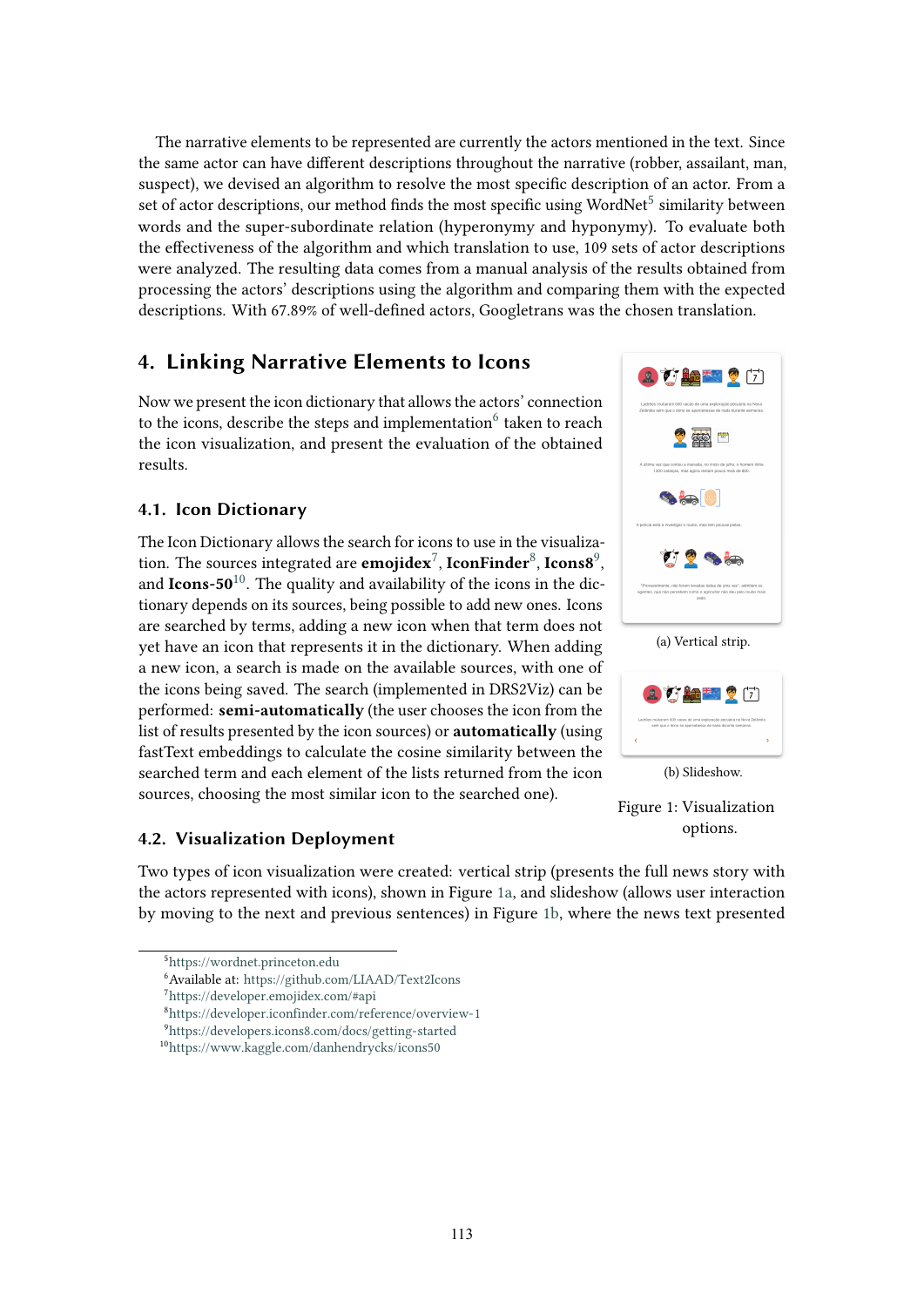can be translated as: "Thieves stole 500 cows from a New Zealand farm without the owner noticing anything for weeks. The last time he counted the herd, in early July, the man had 1300 heads, but now just over 800 remain. Police are investigating the robbery but have few leads. "Probably, they weren't all taken at once" admit the agents, who don't realize how the farmer didn't notice the robbery earlier.".

#### **4.3. Analysis and Evaluation**

To assess if the generated visualizations represent the stories efficiently from the perspective of a potential user, two surveys were launched: one for the ability of a set of icons to represent a story scene; and another for the quality of the term-icon connection. We present users' views on the use of icons as a complement to news stories. The questions were designed to minimize the possibility of biasing the answers towards favoring our hypotheses. The answers obtained from the surveys were collected by a network of direct and indirect personal contacts, and by the academic community of the University of Porto.

**Visualization of News Stories** To evaluate the quality of the results, participants rated from 1 to 5 how well a set of icons represented a sentence, with 149 responses collected. The survey had 10 questions, each with a sentence, and 3 images of a generated set of icons. The average of the participants scores was calculated, where the image with the highest score, i.e., the most scored on average by the participants, corresponds to the one generated by the visualization in 80% of the cases. This indicates that possible news readers or users of the tool identify the majority of the icon visualizations generated as the most suitable, concluding that the story representation as a whole is mostly in accordance with what users expect to see.

**Term-Icon Connection** To assess the quality of the term-icon connection, 291 participants choose the best suited icon for a term in 20 questions each with: 1 term and 6 icons (one is the most similar to the term, and the others are plausible representations). Fleiss' kappa [\[12\]](#page-5-5) was calculated to understand if the answers were chosen randomly.  $\kappa = 0.3785551$  is classified as Fair agreement, according to Landis et al. [\[13\]](#page-5-6), making the data suitable. The hit rate of each question was calculated, where the average hit rate for each question is 53%, with 85% of the cases falling into the frst and second most voted option. Concluding that the results are favorable, since the visualization shows icons that users identify as the most suitable.

**Participants opinion** The opinion of possible news readers and visualization users is crucial to understand the scope of this work. 291 participants rated two questions from 1 to 5. One about the usefulness in having news text accompanied by illustrative icons for themselves, and the other, regarding another (children or people with reading difficulties). 58.4% answered with 4 and 5 (highest level of agreement) in favor of the usefulness for themselves. And with 89.7% in options 4 and 5, we conclude that the participants' standpoint on the usefulness for others refects the premise here addressed: the importance of narrative visualization.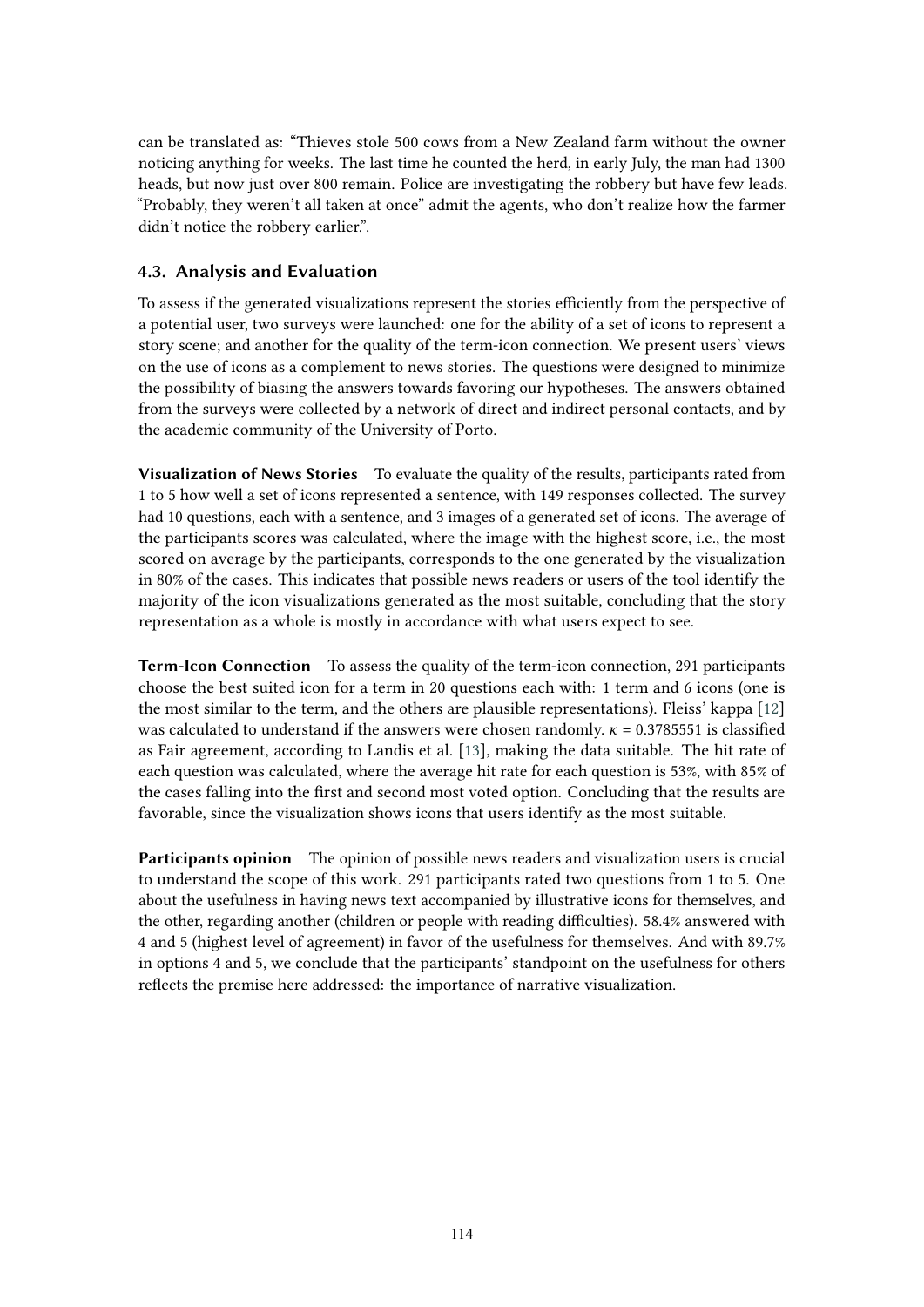# **5. Conclusion**

In this paper, we described a new narrative visualization approach, integrated in Brat2Viz, by representing key concepts of a narrative with icons. The process to extract narrative elements is presented: sentence extraction; automatic translation methods integration; and an actor linking algorithm to fnd the most specifc description of the news actors. The icon dictionary designed as a database supports four sources, and two ways to add new icons: semi-automatically or automatically. These steps combined result in two visualizations: vertical strip and slideshow. Finally, the results were evaluated from potential users with positive and promising results. It might be interesting to expand the visualization to automatically generated icons. In addition to representing the actors, it can be useful to represent the narrative events. The algorithm also has room for improvement when it comes to being able to handle more complex actors.

# **Acknowledgments**

This work was carried out as part of the project Text2Story, fnanced by the ERDF - European Regional Development Fund through the North Portugal Regional Operational Programme (NORTE 2020), under the PORTUGAL 2020 and by National Funds through the Portuguese funding agency, FCT - Fundação para a Ciência e a Tecnologia within project PTDC/CCI-COM/31857/2017 (NORTE-01-0145-FEDER-031857).

# **References**

- [1] J. Piskorski, V. Zavarella, M. Atkinson, M. Verile, Timelines: Entity-centric event extraction from online news, in: R. Campos, A. M. Jorge, A. Jatowt, S. Bhatia (Eds.), Proceedings of Text2Story - Third Workshop on Narrative Extraction From Texts co-located with 42nd European Conference on Information Retrieval, Text2Story@ECIR 2020, Lisbon, Portugal, April 14th, 2020 [online only], volume 2593 of *CEUR Workshop Proceedings*, CEUR-WS.org, 2020, pp. 105–114. URL: [http://ceur-ws.org/Vol-2593/paper13.pdf.](http://ceur-ws.org/Vol-2593/paper13.pdf)
- [2] D. Semedo, J. Magalhães, Dynamic-keyword extraction from social media, in: L. Azzopardi, B. Stein, N. Fuhr, P. Mayr, C. Hauf, D. Hiemstra (Eds.), Advances in Information Retrieval - 41st European Conference on IR Research, ECIR 2019, Cologne, Germany, April 14-18, 2019, Proceedings, Part I, volume 11437 of *Lecture Notes in Computer Science*, Springer, 2019, pp. 852–860. URL: [https://doi.org/10.1007/978-3-030-15712-8\\_62.](https://doi.org/10.1007/978-3-030-15712-8_62)
- [3] D. Caswell, K. Dörr, Automated journalism 2.0: Event-driven narratives, Journalism Practice 12 (2017) 477–496. URL: [https://doi.org/10.1080/17512786.2017.1320773.](https://doi.org/10.1080/17512786.2017.1320773)
- [4] A. Dudchenko, M. Ganzinger, G. Kopanitsa, Diagnoses detection in short snippets of narrative medical texts, Procedia Computer Science 156 (2019) 150–157. URL: [https:](https://doi.org/10.1016/j.procs.2019.08.190) [//doi.org/10.1016/j.procs.2019.08.190.](https://doi.org/10.1016/j.procs.2019.08.190)
- <span id="page-4-0"></span>[5] H. Kamp, U. Reyle, Introduction to Model Theoretic Semantics of Natural Language, Formal Logic and Discourse Representation Theory, volume 42, Springer Netherlands, 1993.
- <span id="page-4-1"></span>[6] T. Keller, S. Tergan, Visualizing knowledge and information: An introduction, in: S. Tergan, T. Keller (Eds.), Knowledge and Information Visualization, Searching for Synergies [out-